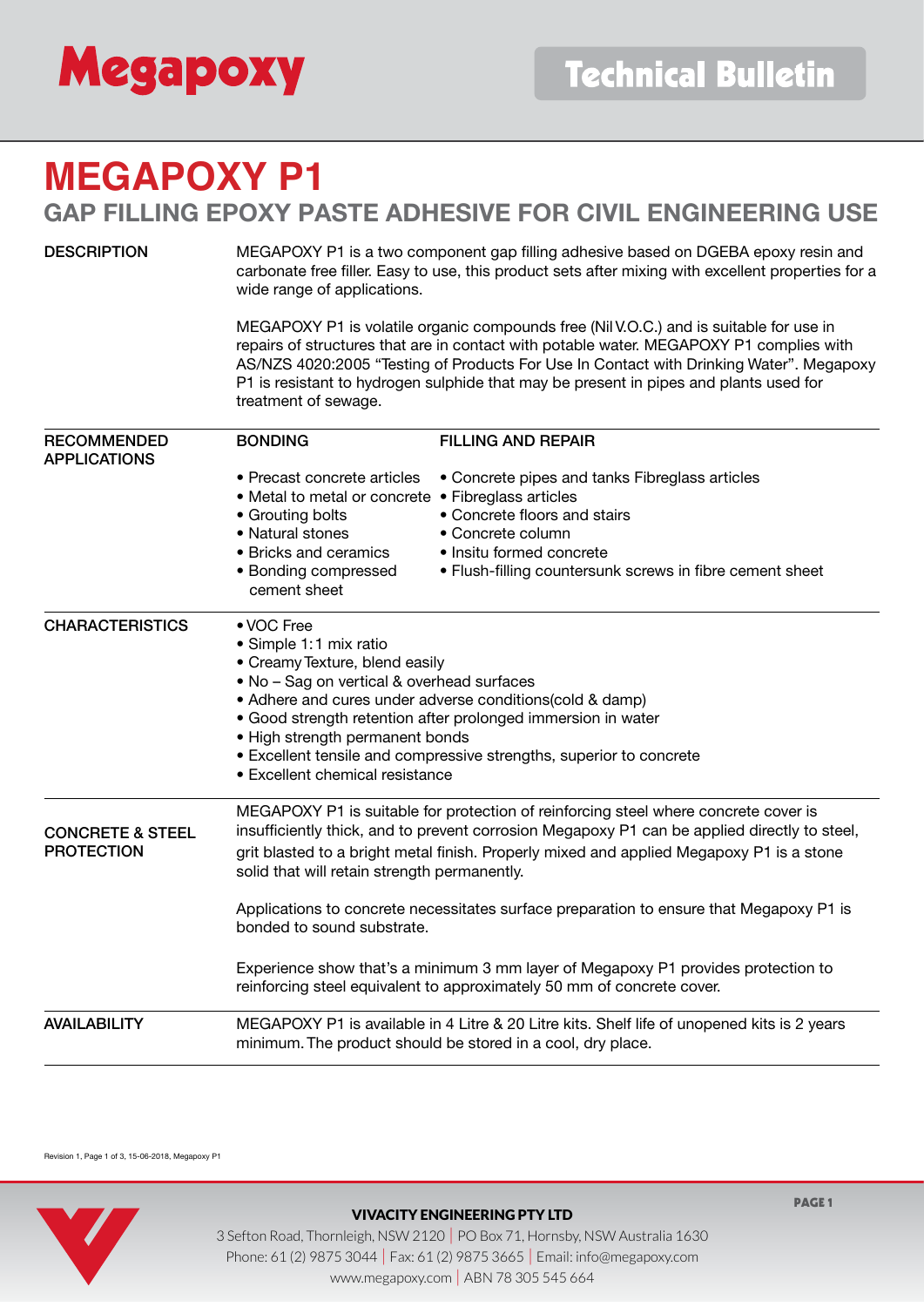

# SURFACE METALS

PREPARATION Metals should be grit blasted to clean surface. If this is not possible, mechanically abrade to clean bright metal surface and degrease by flooding the abraded surface with Megapoxy Thinners. Wire brushing is not entirely satisfactory and gives minimal adhesion only.

#### **CONCRETE**

Concrete should be free from grease and oil. If necessary, clean with industrial heavy duty degreaser. When clean, remove surface laitence. This is best done by mechanical abrasion such as scabbling, grit blasting or grinding. If this is not possible acid etching must be carried out. Mix concentrated hydrochloric acid with equal volume of water and spread at the rate of 0.5 litre per square metre (m<sup>2</sup>) of concrete surface. Allow to react for about 10 minutes and wash the area thoroughly and scrub with a stiff bristled broom to remove loose sand. Allow to dry for 24 hours. For maximum adhesion concrete should be dry.

#### PAINTED SURFACES

Steps should be taken to remove all paint.

#### 3 Sefton Road, Thornleigh, NSW 2120 | PO Box 71, Hornsby, NSW Australia 1630 **METALS**

 $P$ Good quality paint stripper should be used, followed by grit blasting.

#### **CONCRETE**

Surface may be either flame-cleaned, or mechanically treated with scutching tool. Complete the preparation by grinding or scabbling.

| <b>PROCESSING DATA</b>                 | Mixing Ratio                                                                                                                                                                                                                                                                                                                                   | 1 part resin to 1 part hardener by volume |                   |
|----------------------------------------|------------------------------------------------------------------------------------------------------------------------------------------------------------------------------------------------------------------------------------------------------------------------------------------------------------------------------------------------|-------------------------------------------|-------------------|
|                                        | Mixing                                                                                                                                                                                                                                                                                                                                         | Mix until uniform grey                    |                   |
|                                        | Usable life at $25^{\circ}$ C                                                                                                                                                                                                                                                                                                                  | 60 minutes                                |                   |
|                                        | Minimum cure time                                                                                                                                                                                                                                                                                                                              | 24 Hours at 25°C                          |                   |
|                                        | Full cure time                                                                                                                                                                                                                                                                                                                                 | 4 Days at 25° C                           |                   |
|                                        | Minimum recommended<br>application temperature                                                                                                                                                                                                                                                                                                 | $10^{\circ}$ C                            |                   |
| <b>PRODUCT</b><br><b>SPECIFICATION</b> |                                                                                                                                                                                                                                                                                                                                                | PART "A"                                  | PART "B"          |
|                                        | <b>CONSISTENCY:</b>                                                                                                                                                                                                                                                                                                                            | Thixotropic paste                         | Thixotropic paste |
|                                        | COLOUR:                                                                                                                                                                                                                                                                                                                                        | White                                     | <b>Black</b>      |
|                                        | <b>FLASH POINT:</b>                                                                                                                                                                                                                                                                                                                            | Above 200°C                               | Above 200°C       |
| <b>MIXING</b><br><b>PRECAUTIONS</b>    | It is essential that the correct mixing ratio be used and that the Part "A" and Part "B" are<br>thoroughly mixed together before use. Inaccuracies and poor mixing will result in lower<br>physical properties of the cured system and, if the error is sufficiently large, the system may<br>not cure satisfactorily and discolour on ageing. |                                           |                   |

Revision 1, Page 2 of 3, 15-06-2018, Megapoxy P1



#### VIVACITY ENGINEERING PTY LTD

PAGE 2

3 Sefton Road, Thornleigh, NSW 2120 | PO Box 71, Hornsby, NSW Australia 1630 Phone: 61 (2) 9875 3044 | Fax: 61 (2) 9875 3665 | Email: info@megapoxy.com www.megapoxy.com | ABN 78 305 545 664